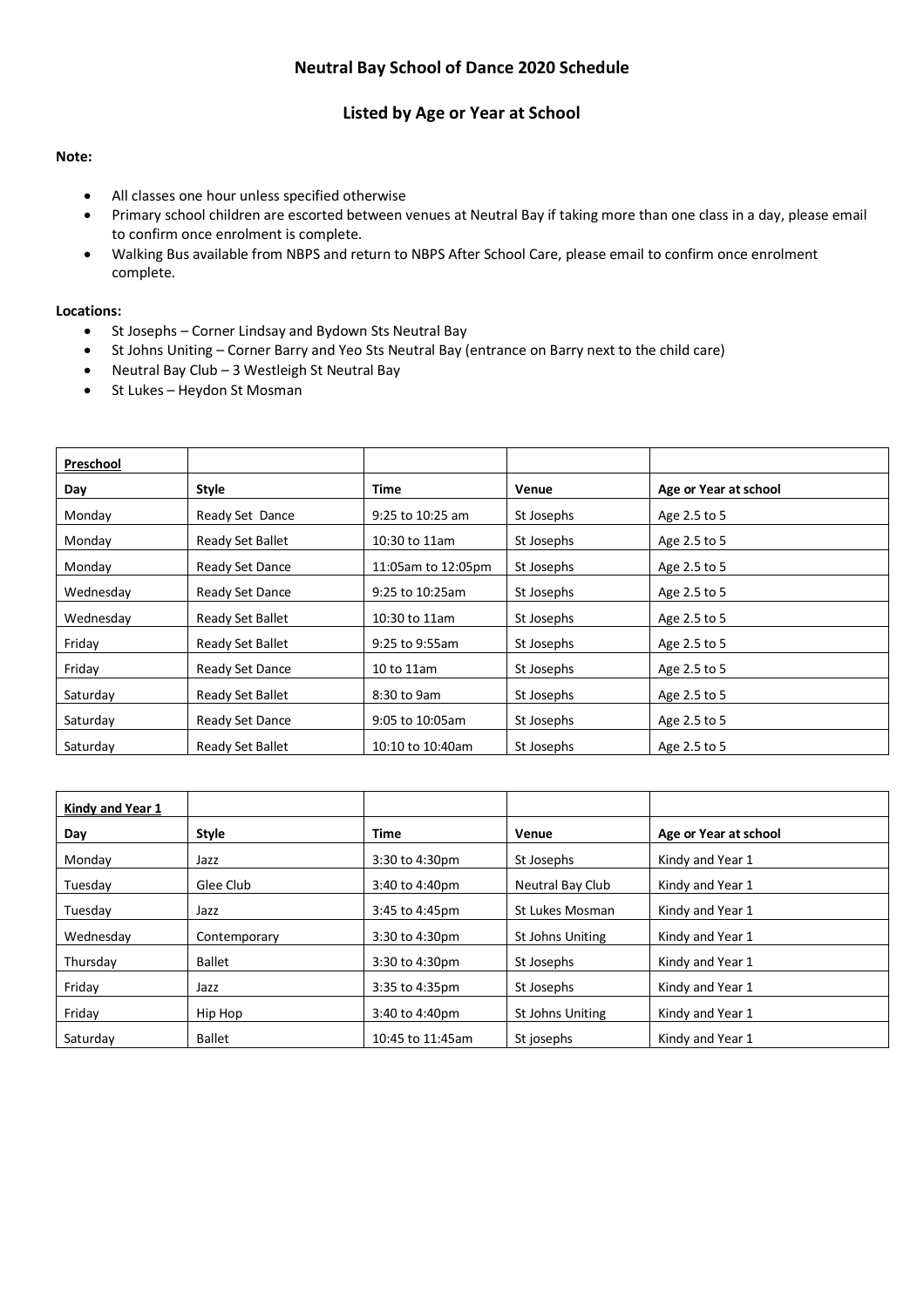## **Listed by Age or Year at School**

| Year 2 and 3 |                           |                  |                  |                                                                    |
|--------------|---------------------------|------------------|------------------|--------------------------------------------------------------------|
| Day          | <b>Style</b>              | <b>Time</b>      | Venue            | Age or Year at school                                              |
|              |                           |                  |                  | Year 2 only (may take this ballet class                            |
| Monday       | <b>RAD Grade 1 Ballet</b> | 4:30 to 5:30pm   | Neutral Bay Club | once per week or exam students must<br>also take Wednesday ballet) |
|              |                           |                  |                  | Year 3 only (may take this ballet class                            |
|              |                           |                  |                  | once per week or exam student must                                 |
| Monday       | RAD Grade 2 Ballet        | 4:30 to 5:30pm   | St Johns Uniting | also take Saturday ballet)                                         |
| Tuesday      | Jazz                      | 3:30 to 4:30pm   | St Johns Uniting | Year 2 & 3                                                         |
|              |                           |                  |                  | Year 2 to 4 (children taking both                                  |
|              | Glee Club (singing and    |                  |                  | Tuesday jazz and glee are escorted                                 |
| Tuesday      | dance)                    | 4:40 to 5:40pm   | Neutral Bay Club | between venues)                                                    |
| Tuesday      | Jazz                      | 4:45 to 4:45     | St Lukes Mosman  | Year 2 & 3                                                         |
|              |                           |                  |                  | Year 2 only (may take this ballet class                            |
|              |                           |                  |                  | once per week or exam students must                                |
| Wednesday    | <b>RAD Grade 1 Ballet</b> | 3:30 to 4:30pm   | Neutral Bay Club | also take Monday ballet)                                           |
| Wednesday    | Jazz                      | 3:30 to 4:30pm   | St Josephs       | Year 2 & 3                                                         |
|              |                           |                  |                  | Year 2 & 3 (children also taking                                   |
|              |                           |                  |                  | Wednesday ballet or jazz are escorted                              |
| Wednesday    | Lyrical Contemporary      | 4:35 to 5:35     | St Johns Uniting | between venues)                                                    |
|              |                           |                  |                  | Year 2 & 3 (class is invitation only                               |
| Wednesday    | Pre Junior Performance    | 5:35 to 6:20pm   | St Johns Uniting | please enquire if interested)                                      |
| Friday       | Hip Hop                   | 4:40 to 5:40pm   | St Johns Uniting | Year 2 & 3                                                         |
|              |                           |                  |                  | Year 3 only may take this ballet class                             |
|              |                           |                  |                  | once per week or exam student must                                 |
| Saturday     | RAD Grade 2 Ballet        | 11:45 to 12:45pm | St Josephs       | also take Monday ballet)                                           |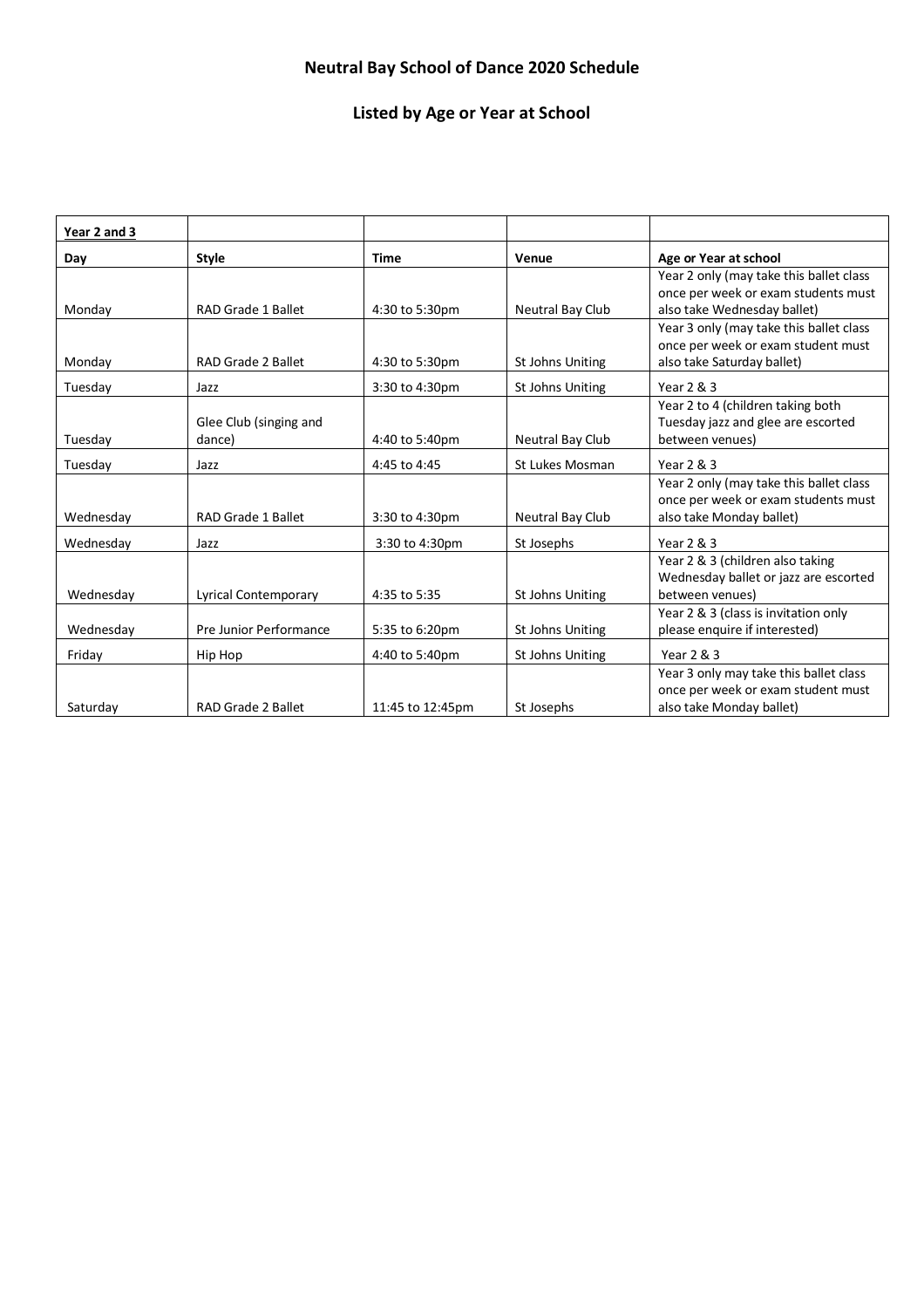## **Listed by Age or Year at School**

h

F

| Age or Year at school                   |
|-----------------------------------------|
|                                         |
| Year 4 only (may take this ballet class |
| once per week or exam students must     |
| also take Wednesday ballet)             |
| Year 5 only (may take this ballet class |
| once per week or exam students must     |
| also take Thursday ballet)              |
| Year 4 & 5 (students are                |
| recommended to take technique with      |
|                                         |
| Year 4 & 5 (dance foundations, fitness, |
| flexibility and kicks, jumps and turns) |
| Year 4 & 5 (students are                |
| recommended to take technique with      |
|                                         |
| Year 2 to 4 (children taking Tuesday    |
| contemporary and glee are escorted      |
| between venues)                         |
| Year 4 & 5 (class is invitation only    |
| please enquire if interested, children  |
| also taking lyrical are escorted        |
| between venues)                         |
| Year 4 to 6 (children taking Junior     |
| Performance are escorted between        |
|                                         |
| Year 4 only (must also take Monday      |
| ballet if attending this class)         |
| Year 5 only (must also take Monday      |
| ballet if attending this class)         |
| Year 4 & 5 (students are                |
| recommended to take technique with      |
|                                         |
| Year 4 & 5 (dance foundations, fitness, |
| flexibility and kicks, jumps and turns) |
| Year 4 & 5 (students are                |
| recommended to take technique with      |
|                                         |
|                                         |
|                                         |